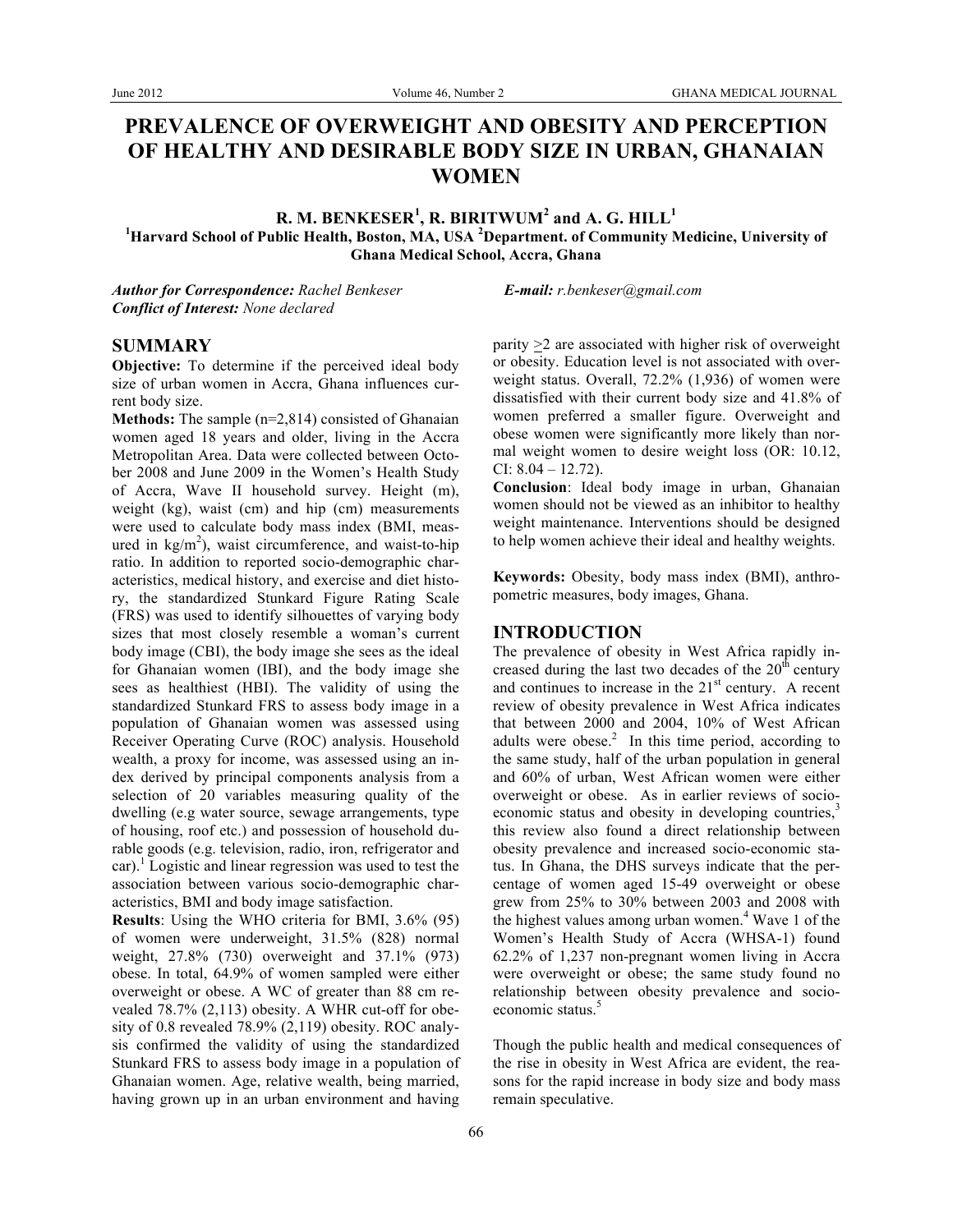Overweight and obesity are well understood to be the result of an energy imbalance – consuming more calories than are equivalently expended in physical activity. Two popularly cited theories for the West African change in energy balance include increases in urbanization and westernization. In theory, urbanization and westernization lead to decreased physical activity and increased food supply, including access to high caloric fast foods and sugar sweetened beverages.<sup>5</sup> Such environmental changes, however, do not completely explain why women, in particular women of high socioeconomic status, are disproportionally affected by the obesity epidemic in West Africa.

West African social desirability for overweight women is frequently cited as cause for the continued direct relationship between obesity and socio-economic status in the region. $6-11$  Indeed, it is well documented that some ethnic groups in Africa historically preferred overweight women and embraced cultural practices that encouraged female obesity (as in the pre-marital "fattening rooms" of Nigeria).<sup>12</sup> This argument suggests that the recent increase in overweight and obesity in West Africa may not be a consequence of changes in the environment but rather is the result of society-wide intentional weight gain enabled by the increased availability of food concurrent with decreased need for physical exertion.

Because behavioural interventions are only successful if individuals agree to participate in the intervention, understanding this preference for body size is crucial to understanding the approach of future overweight and obesity interventions.

Although understanding preference for body image is critical to crafting public health obesity interventions, studies examining the relationship between socially desirable body size and overweight/obesity are rare. In reviewing the literature restricted to West Africa, ten articles address the relationship between body image and obesity.

In the largest study considered here, Duda *et al* used culturally specific silhouettes and surveyed urban Ghanaian women on whether improved health outcomes would incentivize women to change their current body image. <sup>13</sup> Of the 305 participants, 86% of 214 overweight or obese women stated they would be willing to decrease their body weight if it meant leading a healthier life. Women over the age of 50, however, were significantly less willing to decrease their body weight.

These small sample size studies on urban, West African women suggest a general dissatisfaction with body image irrespective of body weight. These studies offer

some evidence that women in general preferred a normal weight figure, even though some obese women wanted to gain weight in order to achieve their ideal image. Additionally, some evidence from these studies suggests that age may be an important determinant of both a woman's weight preference and her willingness to lose weight, older women being less willing to lose weight for health. At least one study suggests that the majority of women would be willing to lose weight if requested by her husband or to improve her health.<sup>1</sup>

Taking this history into account, in this study we examined a large sample of urban, Ghanaian women (n=2,814) to determine if indeed an urban, West African woman's ideal body size influences her current weight.

## **METHODS**

### **The Women's Health Study of Accra**

The Women's Health Study of Accra, Wave II (WHSA-II) conducted in 2008-2009 is the second cross-sectional, community-based population study of a longitudinal assessment of health in a sample of women age 18 and older residing in Ghana's Accra Metropolitan Area. Older women were over-sampled to provide enough elderly cases for analysis but otherwise, the sample, after stratification for socio-economic status, is representative of all adult women in Accra. WHSA-II was conducted by the joint partnership between the University of Ghana Institute for Statistical, Social, and Economic Research and the Harvard School of Public Health.

The WHSA-II sample consists primarily of participants from Wave I of the study (WHSA-I), conducted in 2003. Participants to WHSA-I were selected by a twostage cluster probability sample stratified by socioeconomic status based on the 2000 Ghanaian census data, and older women were progressively over-sampled. When a participant from WHSA-I could not be located, a woman of similar age, socioeconomic status and geographic location as the initial participant in WHSA-I replaced the woman in the sample. A total of 995 replacement women were interviewed for a total of two thousand eight hundred and fourteen (2,814) WHSA-II participants interviewed between October 2008 and June 2009. The complete methodology and sampling of WHSA-I and WHSA II are described elsewhere.<sup>14,15</sup>

All women interviewed in WHSA-II were eligible for this study (n=2,814). Following WHO protocol, women who were pregnant or less than three months post partum (n=130) at the time of interview were excluded from the analysis of body weight and body size.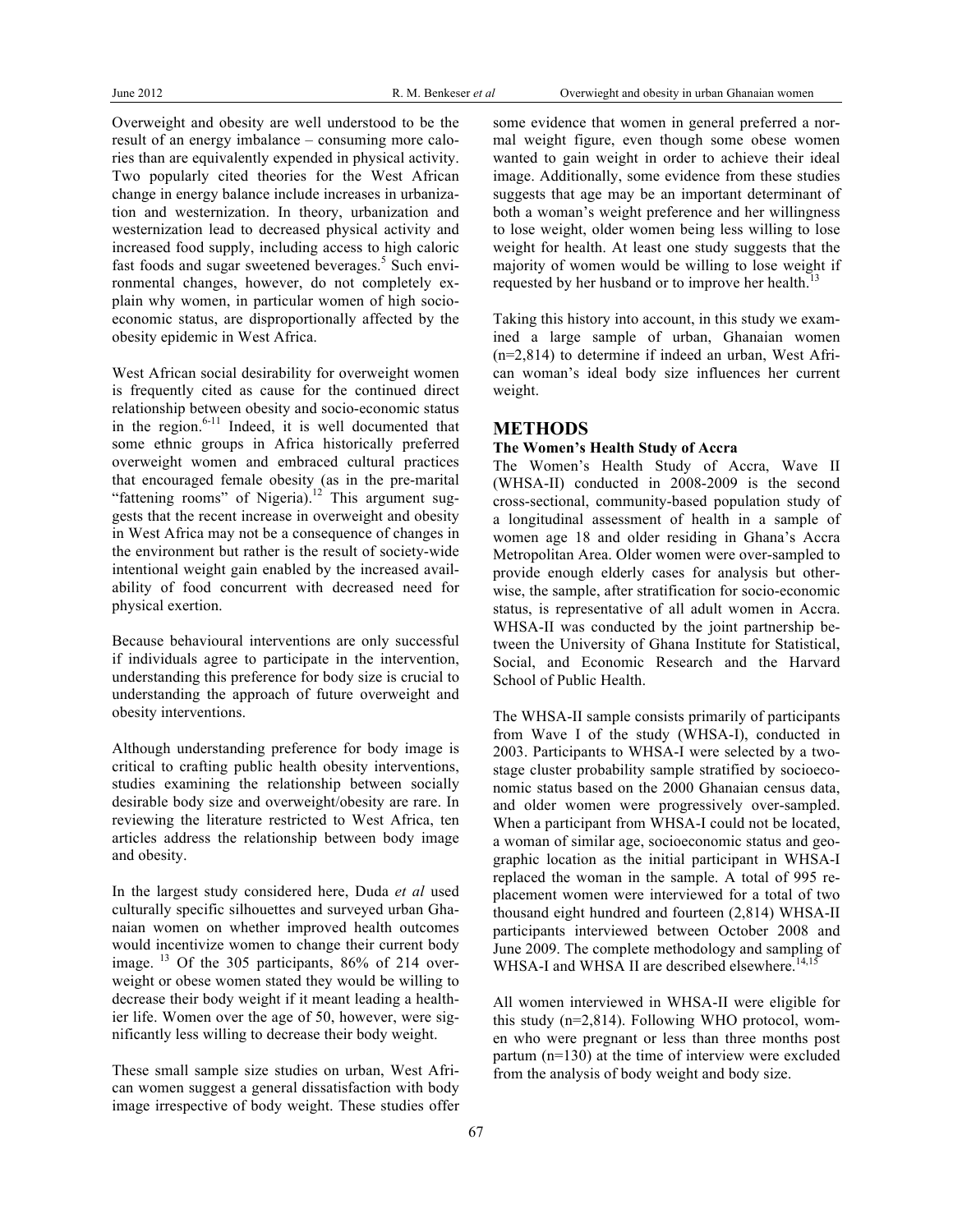In this analysis, the WHSA-II sample population is not weighted nor are the findings standardized.

#### **Questionnaires**

The WHSA-II included a twenty-five section household questionnaire, a household roster and details of the dwelling's characteristics. The questionnaire was field tested and administered by trained interviewers. The questionnaire included a variety of questions addressing health-related subject areas chosen to address major health issues identified in WHSA-I and to address topics of interest to policy makers and programs. The main sections examined in this analysis include self-reported general health, medical history, physical activity, nutrition, food security, and body image assessment.

The household questionnaire also included a standardized Stunkard Figure Rating Scale (FRS) and records of anthropometric measurements taken at the participant's home by a trained field interviewer at the time of questionnaire administration. No laboratory tests or physical examinations were conducted during WHSA-II.

#### **Anthropometric Measurements**

Overweight and obesity were assessed using three measures, body mass index (BMI), waist circumference (WC), and waist-to-hip ratio (WHR). Trained interviewers at home obtained anthropometric measurements at the time of survey administration with women wearing lightweight clothing without shoes. Height (m) was measured with a Shorr height board to the nearest 0.01 cm with women standing upright. Weight was measured on a separate calibrated Fazzini scale to the nearest 0.5 kg. BMI was calculated as weight (kg) divided by height squared  $(m^2)$ , and weight categories were defined following the WHO standard as  $\langle 18.5 \text{ kg/m}^2 \text{ underweight}, 18.5 - 24.9 \text{ kg/m}^2 \text{ normal}$ weight, 25.0-29.9 kg/m<sup>2</sup> overweight, and  $>30$  kg/m<sup>2</sup> obese.

WC was measured at the widest girth to the nearest 0.1 cm. Hip circumference (HC) was measured at the level of the greater trochanter to the nearest 0.1 cm. Waistto-hip ratio was calculated by dividing WC by HC. WHR and WC are used as indirect measures of abdominal obesity, and fat distributions around the waist are associated with greater risk for metabolic and cardiovascular disease.<sup>16</sup> WC and WHR are better predictors of obesity in the elderly than BMI due to differential muscle loss associated with aging.<sup>17</sup> Recommended by the National Institutes of Health, cut points for obesity defined by WHR and WC are >0.8 and >88 cm respectively. While WHR provides no advantage over

WC alone in the measurement of obesity risk, it is reported here due to its clinical significance.

### **Body Image Assessment**

Stunkard's FRS, a silhouette scale originally developed to determine weight of parents of Danish adoptees, $18$  is the standard scale used in obesity studies and was used in the WHSA-II. Though designed for a white population and not preferred by black women to other scales, the Stunkard FRS achieves comparable results to other less widely used but culturally adapted scales.<sup>19</sup> The Stunkard FRS consists of a series of nine silhouette images of women whose weight ranges from emaciated to morbidly obese. These images do not correspond to specific anthropometric measurements.

To assess body image in the WHSA-II, a series of three questions were asked in reference to the Stunkard FRS images: 1.) What image do you think most closely resembles the way you look at this time (CBI)? 2.) Which image do you think looks like the healthiest woman (HBI)? 3.) Which image represents the way you think Ghanaian women should look (IBI). A body image dissatisfaction score was calculated by subtracting a woman's IBI from her CBI. Negative values indicate a desire to be heavier and positive values indicate desire to be slimmer; a null difference indicates satisfaction with CBI.

#### **Statistical Methods**

All analysis was performed using SPSS version 17.0 for Windows (SPSS, Inc., Chicago, IL). Analysis included descriptive statistics for frequencies, ROC analysis, bivariate logistic regression and linear regression. A p-value of <.05 was considered significant. Strength of association is expressed as an odds ratio with a 95% confidence interval (CI).

Body image assessment tools have rarely been validated in non-Caucasian populations. Following the methodology of Bulik *et al*,<sup>20</sup> a validation study constructing receiver operating curves (ROC) was conducted on the Stunkard FRS data obtained in WHSA-II. Receiver operating curves are created by plotting the fraction of true positives out of the positives vs. the fraction of false positives out of the negatives at various threshold settings.

To test for relative wealth, a wealth index was created using principal components analysis from a selection of 20 variables measuring quality of the dwelling (e.g water source, sewage arrangements, type of housing, roof etc.) and possession of household durable goods (e.g. television, radio, iron, refrigerator and car).<sup>1</sup>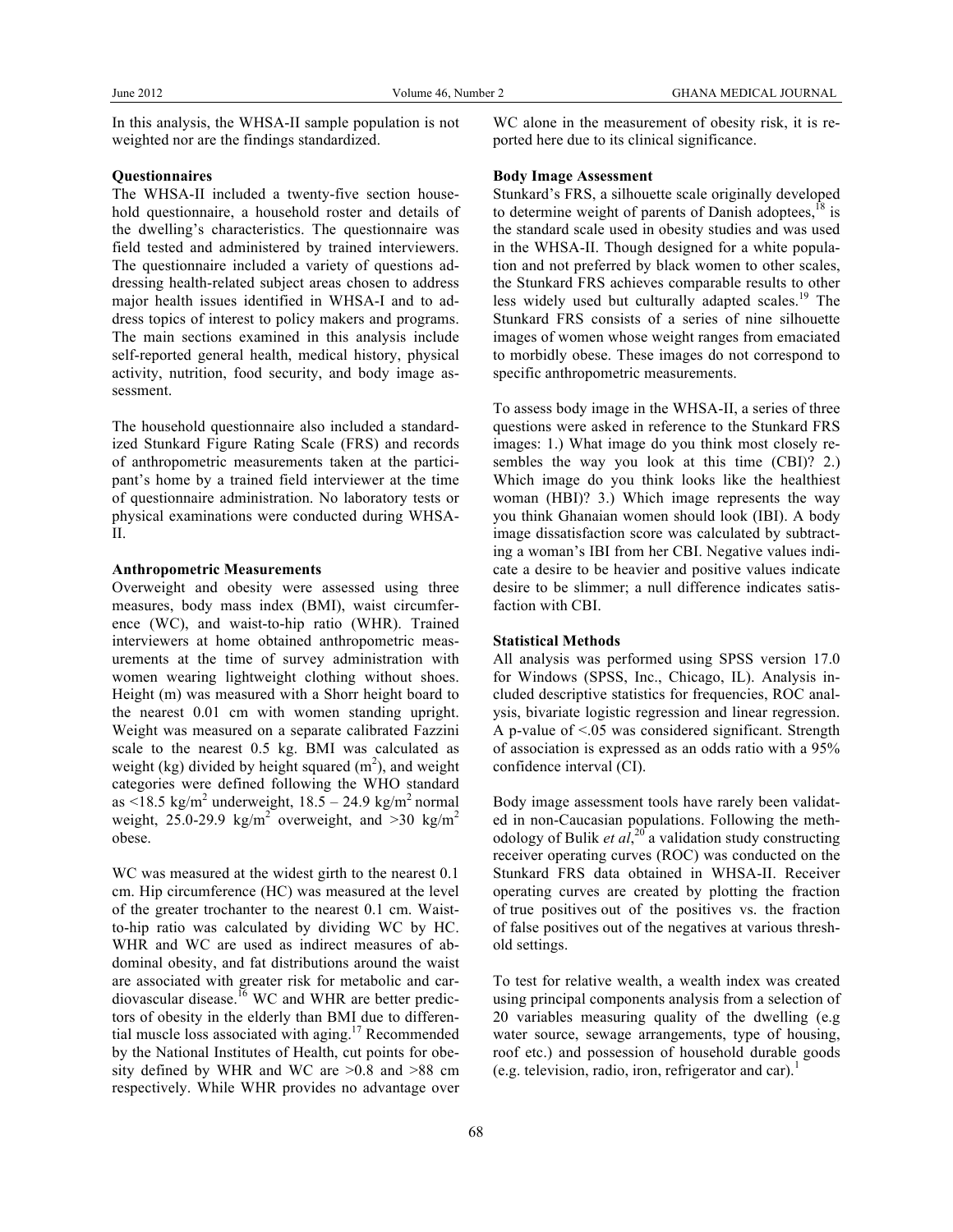To test for the influence of education, relative wealth, parity, region of birth and marital status on obesity outcomes, logistic regression models controlling for survey age group were created (Table 3). To test for the influence of education, relative wealth, parity, region of birth and marital status on body satisfaction (a desire to be heavier and a desire to be skinnier), logistic regression models controlling for BMI category were created (Table 6).

## **RESULTS**

#### **Demographic Characteristics**

Mean self-reported age  $($  t standard deviation) was  $46.28 \pm 18.21$  years (range 18 to 99 years). Of the women, over half were born in Greater Accra (58.7%), and almost all lived in an urban area until the age of twelve (88.0%). At the time of survey, approximately half of women were currently married (49.3%), one fifth were nulliparous (19.1%) and just over two-thirds

were multiparous (68.1%). Approximately one fifth of women had no education (20.8%), and a similar percentage had no employment (23.7%).

#### **Anthropometric Measurements**

Mean BMI across all ages was  $28.34 \pm 6.69$ . Using the WHO criteria for BMI, 3.6% of women were underweight, 31.5% normal weight, 27.8% overweight and 37.1% obese. In total, almost two-thirds of women sampled were either overweight or obese (64.9%). In this sample, WC measurements revealed 78.7% obesity, and WHR measurements revealed 78.9% obesity.

Table 1 shows age group specific means and standard deviations for height, weight, WC, HC, BMI, and WHR. As seen in Table 1, mean weight, BMI, WC, HC, and WHR all increase monotonically across ages 18-55. Table 2 shows the categorical distribution of BMI and WC by age group.

**Table 1** Mean anthropometric (standard deviation) variables grouped by age category: findings of the WHSA-II.

|                  |       |             |             |            | $\cdots$    |             |            |
|------------------|-------|-------------|-------------|------------|-------------|-------------|------------|
| <b>Age Group</b> |       | Height      | Weight      | BMI        | WС          | HC.         | WHR        |
| 18-24            | 168   | 161.6(6.1)  | 63.2(13.0)  | 24.2(4.7)  | 81.8 (12.7) | 99.6 (13.3) | 0.82(0.10) |
| 25-34            | 813   | 160.9(5.8)  | 68.0 (15.9) | 26.2(5.9)  | 86.8(16.1)  | 103.9(16.7) | 0.83       |
| 35-55            | 915   | 161.0(6.4)  | 77.3 (17.3) | 29.7(6.3)  | 96.7 (16.6) | 109.3(17.8) | 0.88(0.09) |
| > 55             | 917   | 157.7 (6.6) | 72.9 (19.1) | 29.4 (7.3) | 99.0 (18.3) | 107.6(19.1) | 0.92(0.09) |
| Total            | 2,813 | 159.9 (6.5) | 72.5 (17.8) | 28.3(6.7)  | 92.9 (17.8) | 106.7(17.9) | 0.87(0.10) |

|  |  | Table 2 Prevalence of obesity among women in Accra: findings from the WHSA-II. |
|--|--|--------------------------------------------------------------------------------|
|  |  |                                                                                |

|              | BMI(%)      |               |            |              |               | $WC($ %)   |              |  |  |
|--------------|-------------|---------------|------------|--------------|---------------|------------|--------------|--|--|
| Age<br>Group | Underweight | <b>Normal</b> | Overweight | <b>Obese</b> | <b>Normal</b> | Overweight | <b>Obese</b> |  |  |
|              |             |               |            |              |               |            |              |  |  |
| 18-24        | 7.8         | 58.8          | 21.6       | 11.8         | 47.4          | 25.7       | 27.0         |  |  |
| 25-34        | 3.9         | 45.7          | 26.7       | 23.6         | 34.5          | 22.4       | 43.2         |  |  |
| $35 - 55$    | 1.8         | 22.8          | 29.3       | 46.1         | 10.6          | 14.9       | 74.5         |  |  |
| > 55         | 4.5         | 24.0          | 28.1       | 43.4         | 11.1          | 11 1       | 77.8         |  |  |
| Total        | 3.6         | 31.5          | 27.8       | 31 1         | 19.4          | 16.3       | 64.3         |  |  |

#### **Socio-demographic Correlates of Obesity**

Table 3 shows that after controlling for age, in this sample, higher levels of relative wealth and having given birth to two or more children are both associated with higher risk of overweight and obesity. Having grown up in a rural area and being unmarried both have modest protective effects against overweight and obesity. Education appears to have no association with a woman's weight status.

## **Validation of Stunkard Figure Rating Scale**

Receiver operating curves (ROC) confirm that figural stimuli are effective in classifying Ghanaian women as obese. According to ROC analysis, 85.7% of obese women can be correctly identified as obese by using their responses to the Stunkard FRS (Figure 1). This is a slightly lower but comparable percentage to Bulik *et al.*'s 93% correct identification in a Caucasian population. Upon examination, a similar cut-off between lean and obese as identified in Bulik *et al* can also be identified for Ghanaian women. For the Stunkard FRS, image six is an ideal cut-off point for obesity as very few non-obese women chose figures greater than this size to represent their current image (Figure 2).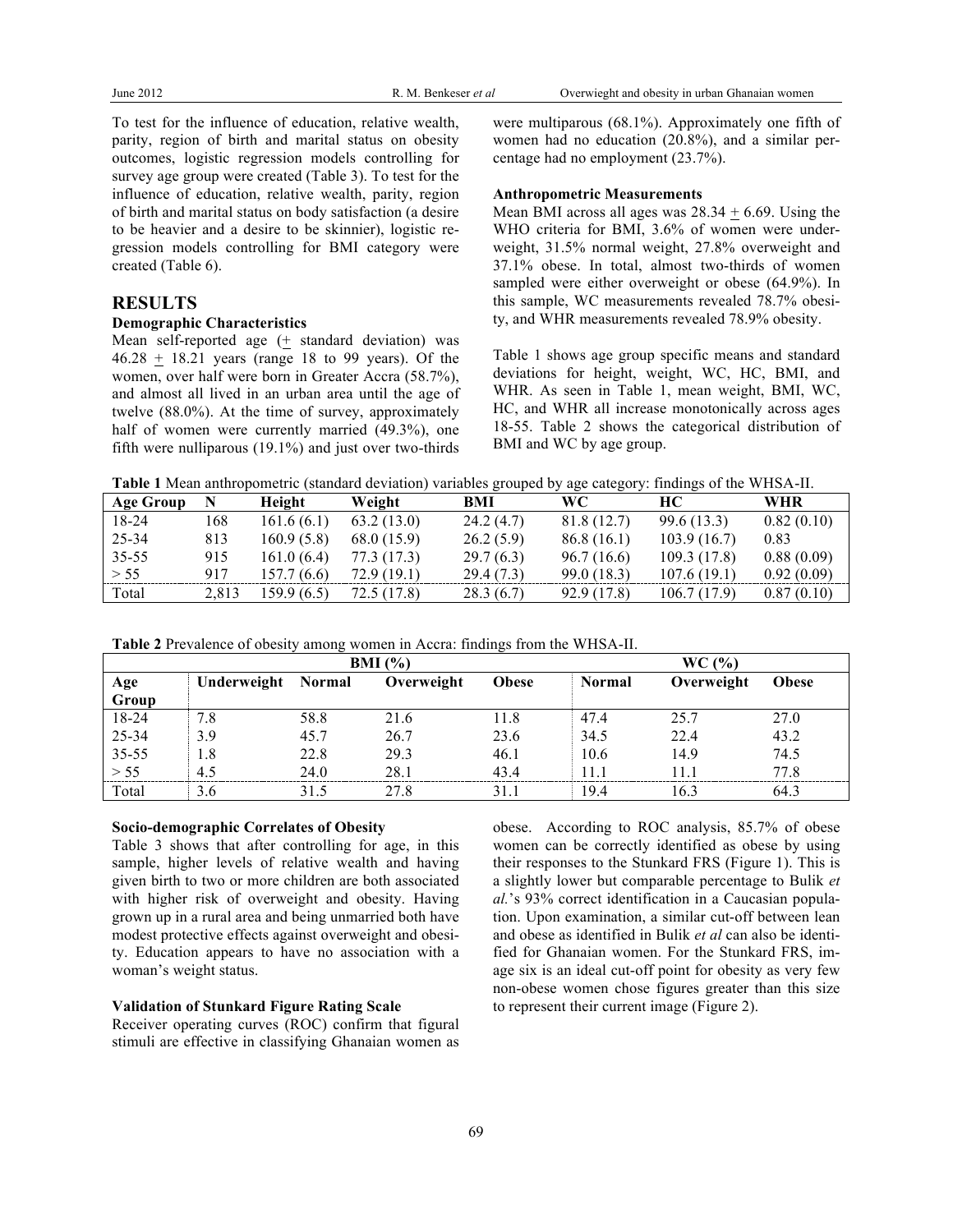|                                                     |                         | Woman is obese <sup>b</sup><br>$(n = 973)$ |                                          | Woman is overweight/obese <sup>c</sup><br>$(n = 1,702)$ |                                          |
|-----------------------------------------------------|-------------------------|--------------------------------------------|------------------------------------------|---------------------------------------------------------|------------------------------------------|
|                                                     | $\mathbf{n}^{\text{a}}$ | Prevalence $(\% )$                         | <b>Odds Ratio</b><br>$(95\% \text{ CI})$ | Prevalence (%)                                          | <b>Odds Ratio</b><br>$(95\% \text{ CI})$ |
|                                                     | 2,684                   | 36.30                                      |                                          | 63.40                                                   |                                          |
| Age in years                                        |                         |                                            |                                          |                                                         |                                          |
| 18-24                                               | 154                     | 11.70                                      | 1.00                                     | 33.30                                                   | 1.00                                     |
| 25-34                                               | 719                     | 23.50                                      | 2.32(1.38, 3.90)                         | 50.30                                                   | 2.03(1.41, 2.93)                         |
| 35-54                                               | 893                     | 45.60                                      | 6.33(3.80, 10.52)                        | 75.40                                                   | 6.14(4.24, 8.88)                         |
| > 55                                                | 917                     | 41.30                                      | 5.32(3.20, 8.85)                         | 71.50                                                   | 5.01 (3.47, 7.23)                        |
| Wealth Index (controlling for age)                  |                         |                                            |                                          |                                                         |                                          |
| Lowest                                              | 527                     | 30.70                                      | 1.00                                     | 58.60                                                   | 1.00                                     |
| Low                                                 | 538                     | 38.10                                      | 1.51(1.16, 1.96)                         | 64.40                                                   | 1.44(1.11, 1.87)                         |
| Middle                                              | 534                     | 38.60                                      | 1.48(1.14, 1.92)                         | 72.20                                                   | 2.02(1.54, 2.65)                         |
| High                                                | 554                     | 38.40                                      | 1.59(1.23, 2.07)                         | 68.70                                                   | 1.86(1.43, 2.43)                         |
| Highest                                             | 482                     | 35.90                                      | 1.45(1.11, 1.91)                         | 60.70                                                   | 1.29(0.98, 1.68)                         |
| <b>Parity</b> (controlling for age)                 |                         |                                            |                                          |                                                         |                                          |
| 0                                                   | 514                     | 20.40                                      | 1.00                                     | 44.40                                                   | 1.00                                     |
|                                                     | 325                     | 31.70                                      | 1.32(0.95, 1.85)                         | 57.70                                                   | 1.28(0.95, 1.72)                         |
| >2                                                  | 1,839                   | 41.60                                      | 1.55(1.18, 2.05)                         | 72.00                                                   | 1.81(1.42, 2.32)                         |
| <b>Education</b> (controlling for age)              |                         |                                            |                                          |                                                         |                                          |
| None                                                | 567                     | 36.30                                      | 1.00                                     | 66.40                                                   | 1.00                                     |
| Primary                                             | 320                     | 38.80                                      | 1.15(0.86, 1.54)                         | 64.40                                                   | 0.96(0.71, 1.30)                         |
| Middle                                              | 1,054                   | 34.90                                      | 0.96(0.79, 1.19)                         | 64.50                                                   | 0.95(0.75, 1.19)                         |
| Secondary                                           | 441                     | 35.80                                      | 0.93(0.72, 1.22)                         | 62.00                                                   | 0.77(0.59, 1.02)                         |
| Higher                                              | 266                     | 36.50                                      | 0.99(0.73, 1.36)                         | 65.90                                                   | 0.97(0.70, 1.35)                         |
| Region of Childhood (controlling for age)           |                         |                                            |                                          |                                                         |                                          |
| Rural                                               | 320                     | 36.70                                      | 1.00                                     | 64.40                                                   | 1.00                                     |
| Urban                                               | 2,319                   | 32.50                                      | 1.46(1.13, 1.88)                         | 64.80                                                   | 1.31(1.02, 1.70)                         |
| <b>Current Marital Status (controlling for age)</b> |                         |                                            |                                          |                                                         |                                          |
| Married                                             | 1,271                   | 42.40                                      | 1.00                                     | 58.90                                                   | 1.00                                     |
| Single                                              | 1,413                   | 30.70                                      | 0.64(0.54, 0.76)                         | 71.30                                                   | 0.62(0.52, 0.74)                         |

| Table 3 Overweight and obesity among women in Accra by socio-demographic characteristic: results from logistic |  |
|----------------------------------------------------------------------------------------------------------------|--|
| regression models controlling for age category at time of survey.                                              |  |

<sup>a</sup> Totals may be less than 2,684 due to missing values

 $b$  BMI  $\geq 30$  kg/m<sup>2</sup>

 $\mathrm{c}$  BMI  $\geq 25$  kg/m<sup>2</sup>



**Figure 1** Receiver Operating Curve for female obesity (BMI>30), Area Under Curve **= .857**





#### **Distribution of Body Image Preferences**

Table 4 describes the distribution of participant responses when asked to identify the Stunkard FRS images that represent a woman's current and ideal weight as well as the healthiest and least healthy weights. The associated mean BMI for women selecting each image as their "current" image is included.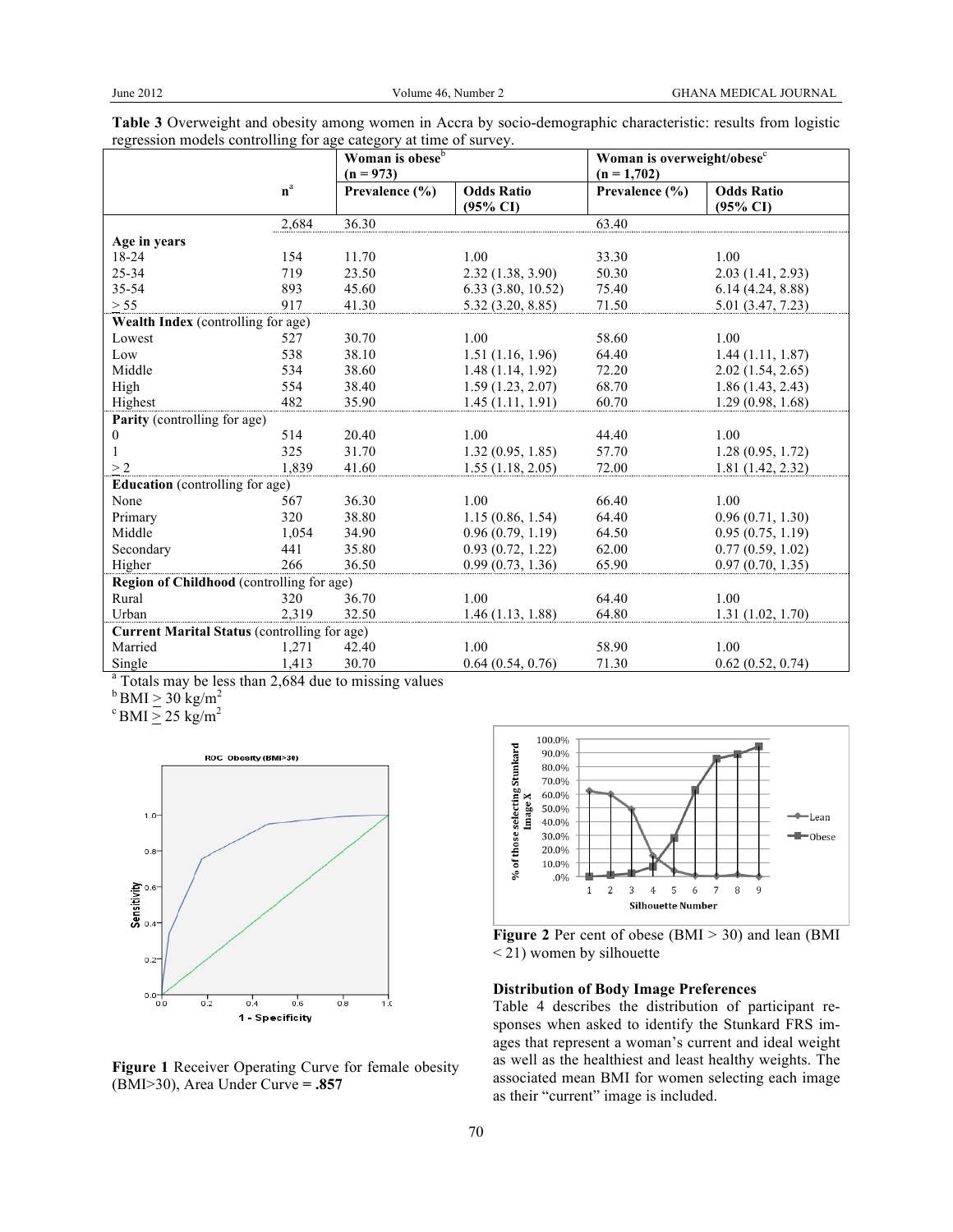| <b>Stunkard</b> | <b>BMI</b> of |      | Frequency | of            | Frequency   | of             | Frequency of fig- |                         |          | Frequency of figure |
|-----------------|---------------|------|-----------|---------------|-------------|----------------|-------------------|-------------------------|----------|---------------------|
| <b>FRS</b>      | Participant   |      | figure    | selected      | figure      | selected       |                   | ure selected as         | selected | least<br><b>as</b>  |
| Images          | selecting     |      | as CBI    |               |             | as IBI (Ideal) |                   | <b>HBI</b> (Healthiest) | healthy  |                     |
|                 | image as CBI  |      |           | (Current)     |             |                |                   |                         |          |                     |
| Figure #        | Mean          | S.D. | n         | $\frac{6}{6}$ | $\mathbf n$ | $\frac{0}{0}$  | $\mathbf n$       | $\frac{0}{0}$           | N        | $\frac{0}{0}$       |
|                 | 20.1          | 3.4  | 17        | 0.6           | 27          |                | 146               | 5.6                     | 1,068    | 40.5                |
|                 | 20.8          | 2.8  | 94        | 3.5           | 59          | 2.3            | 158               | 6.0                     | 12       | 0.5                 |
| 3               | 21.5          | 3.4  | 253       | 9.5           | 262         | 10.1           | 406               | 15.5                    | 10       | 0.4                 |
| 4               | 24.2          | 3.6  | 567       | 21.4          | 736         | 28.5           | 802               | 30.6                    | 9        | 0.3                 |
| 5               | 27.9          | 4.7  | 671       | 25.3          | 801         | 31.0           | 700               | 26.7                    | 5        | 0.2                 |
| 6               | 31.5          | 4.7  | 651       | 24.5          | 447         | 17.3           | 279               | 10.7                    | 8        | 0.3                 |
|                 | 35.7          | 5.8  | 300       | 11.3          | 138         | 5.3            | 67                | 2.6                     | 7        | 0.3                 |
| 8               | 39.0          | 6.8  | 79        | 3             | 63          | 2.4            | 20                | 0.8                     | 27       |                     |
| 9               | 43.7          | 8.0  | 21        | 0.8           | 53          | 2.0            | 39                | 1.5                     | 1,488    | 56.5                |

**Table 4** Frequency of images selected by women as CBI, IBI, HBI and least healthy. Mean body mass index (BMI) of all women selecting each Stunkard FRS image to represent CBI.

Notes: Sample size may not add up to 2,684 due to missing values; percent reported is adjusted for missing values.

The most frequently selected CBI was image 5 (25.3%), and mean CBI was image  $5.06 + 1.45$ . However, over half the sample population (58%) selected an IBI of size 5 or greater. Image 5 is also the image most frequently selected as IBI (31%), and mean IBI was image 4.84 + 1.40. Based on the recorded BMI of women selecting image 5 as representative of their current body image, in this population, image 5 corre-

sponds to a mean BMI 27.9 kg/m<sup>2</sup>. The most frequently selected HBI is image 4 (30.6%). Mean HBI is  $4.22 +$ 1.51. More women found image 9 of a morbidly obese woman to be less healthy than image 1 of an emaciated woman (56.5% compared to 40.5%). Figure 3 and Figure 4 compare the distribution of current and healthiest body image against ideal body image in this population.



**Figures 3 (Left) and 4 (Right)** Distribution of WHSA-II women by Stunkard Figure Rating Scale image selected as "current" and "healthiest" compared to image selected as "ideal"

#### **Satisfaction with current body size**

Nearly three quarters of all women in the sample were dissatisfied with their CBI (72.2%). Slightly more women would prefer to have a slimmer image (41.8%) than would prefer to have a heavier image (30.4%). Of the quarter of women who were satisfied with their CBI, the majority (61.0%) were overweight or obese (see Table 5).

In the sample, body image satisfaction scores were strongly correlated to BMI categories. When asked of their desire to lose weight, overweight and obese women were significantly more likely than normal weight women to desire to lose weight (OR: 10.12; CI: 8.04 -

12.72), and obese women alone were 17.99 (CI: 14.01 - 23.11) times more likely than normal weight women to desire to lose weight.

Controlling for BMI in multiple linear regression analyses, the index of body satisfaction was independent of age ( $p=.051$ ), relative wealth ( $p=0.83$ ), marital status ( $p=0.295$ ), education level ( $p=.117$ ), and region of birth (p=0.25). In several logistic regression analyses controlling for BMI, those in the low and middle wealth categories were less likely to desire to be heavier than those in the lowest wealth category.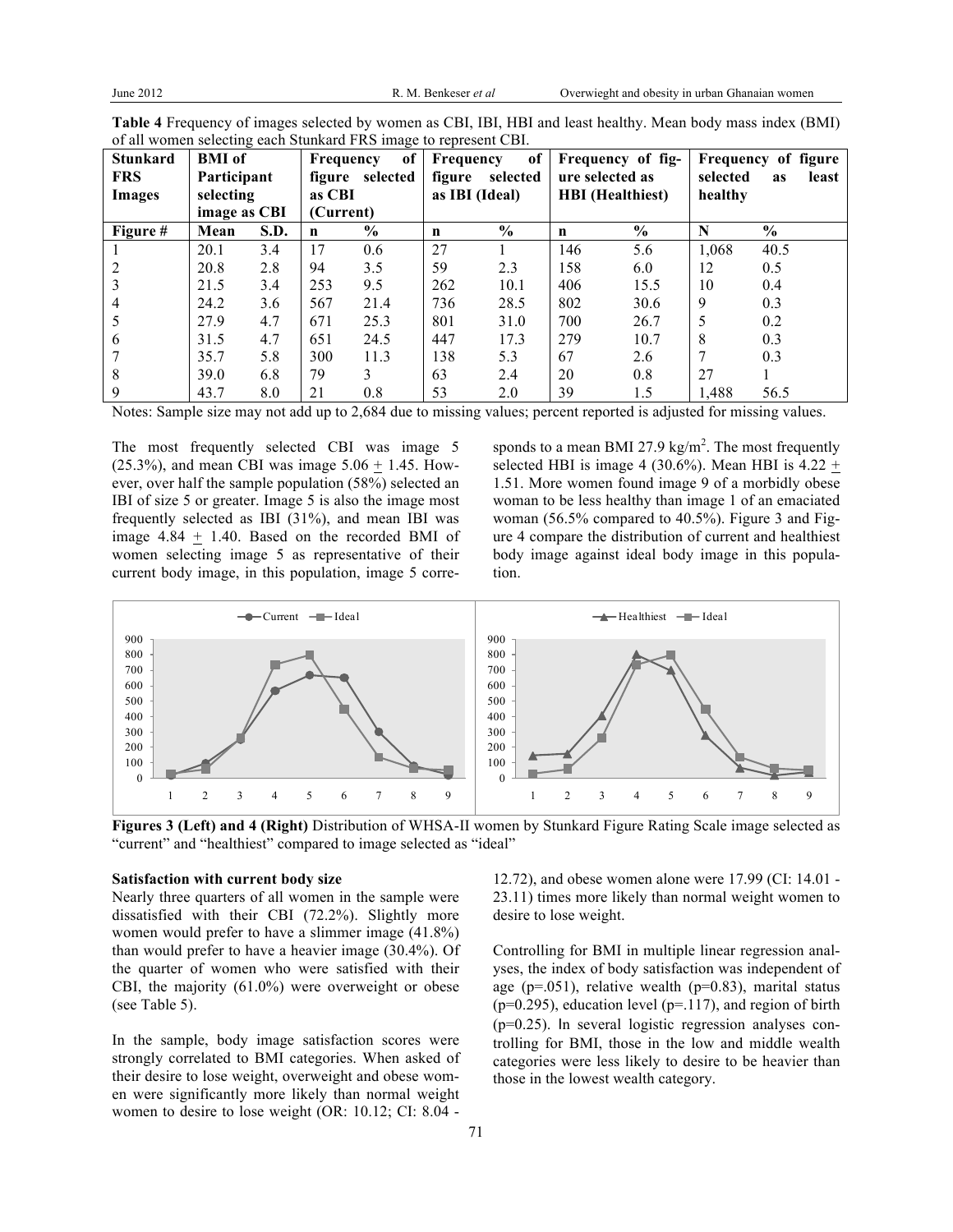Those women who spent the first twelve years of life in an urban area were also less likely to desire to be heavier than their rural counterparts (Table 6). Compared with the lowest wealth quintile, all other wealth quintiles desired to be slimmer. No other characteristics were significantly associated with a desire to be slimmer.

| <b>Table 5</b> Relationship between body satisfaction (measured as CBI – IBI) and BMI ( $n = 2,584$ ) |  |  |  |  |
|-------------------------------------------------------------------------------------------------------|--|--|--|--|
|-------------------------------------------------------------------------------------------------------|--|--|--|--|

|                                             | <b>BMI</b> ( $kg/m2$ ) |               |            |              |  |  |
|---------------------------------------------|------------------------|---------------|------------|--------------|--|--|
|                                             | Underweight            | <b>Normal</b> | Overweight | <b>Obese</b> |  |  |
| <b>Would like to be heavier</b> $(n = 799)$ | $8.5\%$                | 57.4%         | 22.2%      | 1.9%         |  |  |
| Would like to be slimmer $(n = 1,100)$      | $0.4\%$                | $9.2\%$       | 27.3%      | 63.2%        |  |  |
| <b>Satisfied at present</b> $(n = 639)$     | $2.3\%$                | 36.6%         | 35.8%      | 25.2%        |  |  |

**Table 6** Body image discrepancy among women in Accra by socio-demographic characteristic: results from logistic regression models controlling for BMI category.

|                                                     |       | Desire to be heavier <sup>b</sup> |                      | Desire to be slimmer <sup>c</sup> |                       |  |  |
|-----------------------------------------------------|-------|-----------------------------------|----------------------|-----------------------------------|-----------------------|--|--|
|                                                     |       |                                   | $(n = 815)$          |                                   | $(n = 1, 121)$        |  |  |
|                                                     | $n^a$ | <b>Odds Ratio</b><br>Prevalence   |                      | Prevalence                        | <b>Odds Ratio</b>     |  |  |
|                                                     |       | (%)                               | $(95\% \text{ CI})$  | (%)                               | $(95\% \text{ CI})$   |  |  |
|                                                     | 2,684 | 30.40                             |                      | 41.80                             |                       |  |  |
| <b>BMI</b>                                          |       |                                   |                      |                                   |                       |  |  |
| Underweight                                         | 95    | 71.60                             | 23.28 (14.21, 38.13) | 4.20                              | 1.00                  |  |  |
| Normal                                              | 828   | 55.40                             | 11.50(8.93, 14.80)   | 12.20                             | 3.16(1.14, 8.79)      |  |  |
| Overweight                                          | 730   | 24.20                             | 2.96(2.26, 3.88)     | 41.10                             | 15.87 (5.77, 43.67)   |  |  |
| Obese                                               | 973   | 9.80                              | 1.00                 | 71.40                             | 56.87 (20.70, 156.30) |  |  |
| Age in years (controlling for BMI)                  |       |                                   |                      |                                   |                       |  |  |
| 18-24                                               | 154   | 44.80                             | 1.00                 | 26.60                             | 1.00                  |  |  |
| 25-34                                               | 719   | 33.50                             | 0.85(0.58, 1.25)     | 35.50                             | 0.97(0.62, 1.52)      |  |  |
| 35-54                                               | 893   | 27.50                             | 1.18(0.80, 1.75)     | 48.80                             | 0.90(0.58, 1.41)      |  |  |
| $> 55$                                              | 917   | 28.20                             | 1.08(0.73, 1.56)     | 42.20                             | 0.72(0.46, 1.14)      |  |  |
| Wealth Index (controlling for BMI)                  |       |                                   |                      |                                   |                       |  |  |
| Lowest                                              | 527   | 33.80                             | 1.00                 |                                   |                       |  |  |
| Low                                                 | 538   | 28.80                             | 0.92(0.69, 1.24)     | 43.70                             | 1.22(0.91, 1.63)      |  |  |
| Middle                                              | 534   | 27.70                             | 0.99(0.74, 1.24)     | 45.10                             | 1.13(0.85, 1.51)      |  |  |
| High                                                | 554   | 29.40                             | 1.02(0.76, 1.34)     | 42.40                             | 1.04(0.78, 1.38)      |  |  |
| Highest                                             | 482   | 30.10                             | 0.88(0.65, 1.19)     | 42.10                             | 1.24(0.92, 1.68)      |  |  |
| <b>Education</b> (controlling for BMI)              |       |                                   |                      |                                   |                       |  |  |
| None                                                | 567   | 30.00                             | 1.00                 | 43.60                             | 1.00                  |  |  |
| Primary                                             | 320   | 30.10                             | 0.87(0.62, 1.21)     | 38.80                             | 0.75(0.54, 1.04)      |  |  |
| Middle                                              | 1,054 | 29.70                             | 0.87(0.68, 1.12)     | 40.50                             | 0.85(0.67, 1.08)      |  |  |
| Secondary                                           | 441   | 28.60                             | 0.80(0.59, 1.08)     | 42.20                             | 0.96(0.71, 1.30)      |  |  |
| Higher                                              | 266   | 16.70                             | 0.67(0.06, 7.15)     | 44.40                             | 1.07(0.76, 1.51)      |  |  |
| Region of Childhood (controlling for BMI)           |       |                                   |                      |                                   |                       |  |  |
| Rural                                               | 320   | 36.60                             | 1.00                 | 42.30                             | 1.00                  |  |  |
| Urban                                               | 2,319 | 29.50                             | 0.71(0.53, 0.93)     | 39.40                             | 1.08(0.82, 1.43)      |  |  |
| <b>Current Marital Status (controlling for BMI)</b> |       |                                   |                      |                                   |                       |  |  |
| Married                                             | 1,271 | 26.40                             | 0.90(0.75, 1.01)     | 46.60                             | 1.11(0.92, 1.33)      |  |  |
| Single                                              | 1,413 | 34.00                             | 1.00                 | 37.40                             | 1.00                  |  |  |

<sup>a</sup> Totals may be less than 2,684 due to missing values<br><sup>b</sup> Participant's current body image is slimmer than her ideal Ghanaian body image (CBI < IBI)

 $\text{``Participant's current body image is larger than her ideal Ghanaian body image (CBI > IBI)}$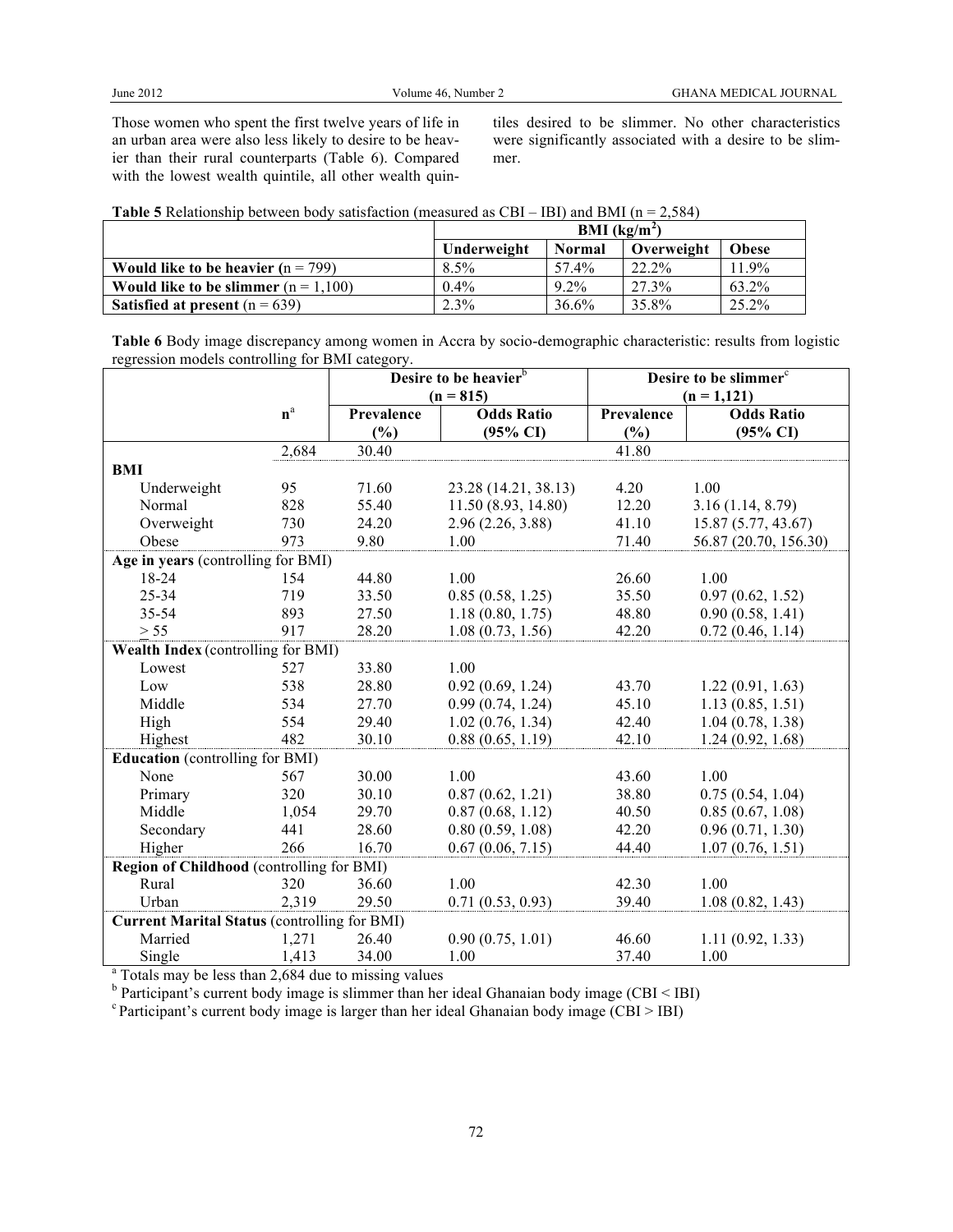|                                              | Age Group |           |           |           |  |  |
|----------------------------------------------|-----------|-----------|-----------|-----------|--|--|
|                                              | 18-24     | 25-34     | 35-54     | > 55      |  |  |
|                                              | $(n=168)$ | $(n=813)$ | $(n=915)$ | $(n=917)$ |  |  |
| <b>Workplace Physical Activity Level (%)</b> |           |           |           |           |  |  |
| Sedentary                                    | 43        | 35        | 33        | 54        |  |  |
| Moderate activity alone                      | 56        | 61        | 61        | 45        |  |  |
| Moderate and intense activity                |           |           | 6         |           |  |  |
| Leisure Time Physical Activity Level (%)     |           |           |           |           |  |  |
| No leisure time activity                     | 79        | 83        | 83        | 84        |  |  |
| Moderate activity only (walking)             | 18        | 16        | 16        | 16        |  |  |
| Vigorous activity only (sport)               |           |           |           |           |  |  |
| Vigorous and moderate activity               |           |           |           |           |  |  |
| Food Security (%)                            |           |           |           |           |  |  |
| Enough food and always kinds wanted          | 50        | 55        | 53        | 54        |  |  |
| Enough food but not always kinds             | 43        | 39        | 40        | 39        |  |  |
| Sometimes not enough food                    |           |           | 6         |           |  |  |
| Often not enough food                        |           |           |           |           |  |  |

|  |  |  | Table 7 The food and physical activity environment for women in WHSA-II |  |  |
|--|--|--|-------------------------------------------------------------------------|--|--|
|  |  |  |                                                                         |  |  |

#### **Weight Influencing Behaviours and Environment**

Though 30.4% of women in the sample reported a desire to be heavier, only 6.3% of women in the sample have tried to increase weight by eating more food or calorie dense food. Similarly, though 41.8% of women desire to be lighter, only 17.7% have tried to decrease weight by eating less food or food with fewer calories, 12.6% have tried to decrease weight by exercising, and 2.6% have tried to decrease weight by taking diet pills. Women in this sample also report an awareness of the health risk associated with overweight and obesity (92.2%) and a desire to change body size to lead a healthier life (52.2%). Additionally, the food and physical activity environment is described in Table 7.

## **DISCUSSION**

Compared to the relatively small body of prior work on body image and obesity in Ghana including publications from the WHSA-I, this study both confirms prior conclusions and brings new information into the obesity/body image dialogue. It is clear that female overweight/obesity is a pressing issue in Accra, and that reporting prevalence rates without gender stratification will lead to a misleading picture of obesity prevalence. For example, using World Health Survey 2003 data collected in Ghana, Biritwum *et al* calculate overweight and obesity prevalence in the Greater Accra Region to be  $42.7\frac{v}{6}$ ,<sup>21</sup> low compared with both the WHSA-I and WHSA-II which generated female overweight and obesity prevalence of 62.2% and 64.9% respectively.

The substantially increased obesity rates calculated from waist measurements compared with BMI may be attributed to the selection bias of the sample to include older women. Age related muscle loss can influence BMI such that WC and WHR may provide a more accurate picture of disease risk. Additionally, due to the increased risk for disease in obese persons, it is likely that there are fewer obese women in the oldest age group due to early death. Indeed, the life expectancy in Ghana during 2009 was just 58 years. $22$ 

The population-wide weight distribution did not change drastically in the 5 years between WHSA surveys (mean BMI 27.9 + 7.2 vs.  $28.3 + 6.7$ ). Similar to WHSA-I, this study of WHSA-II found age to be the strongest determinant of overweight/obesity status in urban, Ghanaian women. After adjusting for age, married women and women with two or more children were more likely than their peers to be overweight or obese. In this sample, education is not significantly associated with risk of overweight or obesity. Unlike the WHSA-I, relative household wealth was found to be a significant risk factor for obesity in this analysis. Of all the quintiles of the wealth index, only the poorest women had a lower risk for obesity when compared to the wealthiest quintile (OR:0.68 CI: 0.54-0.94). This reduced risk in the poorest women is likely a reflection of the poorest quintile's lack of access to foods, for example, only 28.7% of these women in the lowest wealth index category had full food security (compared with over 50% in each of the other wealth index categories). Interestingly, when comparing risk for overweight and obesity, the wealthiest and poorest wealth quintiles have the lower risk of obesity compared to the 2-4 quintiles.

A new finding is that women who spent the first 12 years of their childhood in an urban environment were at increased risk for overweight and obesity and at decreased risk for desiring to be heavier. This finding seems to suggest there may be some credence to the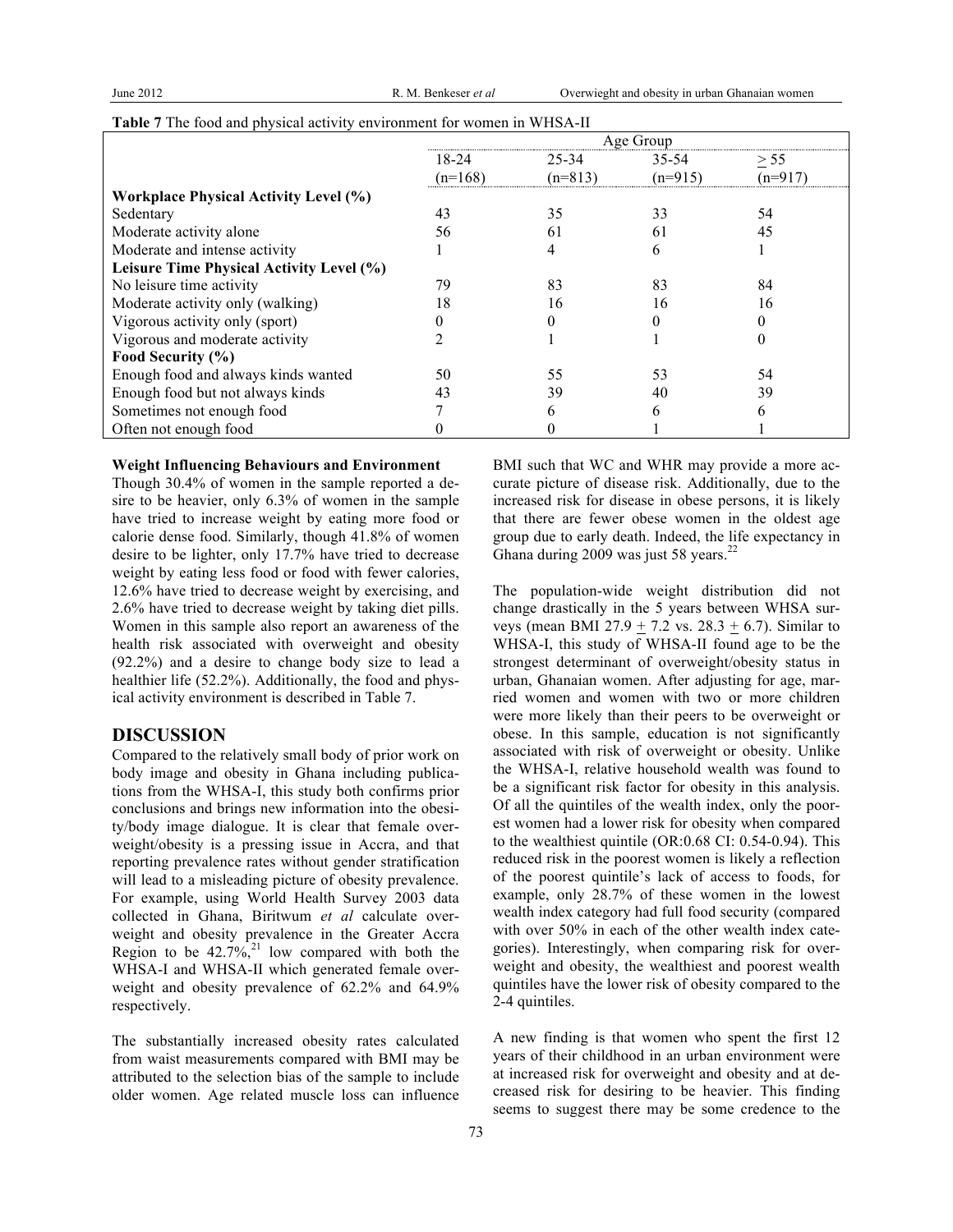westernization and urbanization hypotheses. According to this study, individual characteristics of the women themselves, like education level, are not as significant as age and parity suggesting that exposure to the environment (either social or physical) in Accra, as opposed to individual characteristics, influences weight status. Indeed, a brief examination of the obesogenic environment in Accra in Table 7 reveals the environmental hurdles women face. However, given the high prevalence of overweight and obesity, it seems unlikely that these factors alone capture all of the variation in obesity levels in the population. Additional cofounders likely exist and should be explored in future analyses.

The assessment of body image tests the hypothesis that it is the social environment and a preference for obesity that drives the epidemic. In this study, standardized Stunkard FRS were tested and used to evaluate perceptual and attitudinal body image. Results were comparable to an earlier study conducted in Accra using culturally relevant figural stimuli.

In 2005, Duda *et al* assessed body image preference and overweight/obesity status in a sample of 305 women visiting a radiology clinic in a public hospital in Accra, Ghana. These researchers used culturally adapted figural stimuli rather than the standardized Stunkard FRS.<sup>13</sup> Duda *et al* found similar prevalence of overweight and obesity as in WHSA-II (65.6% v. 64.9%) though mean BMI was not reported. Using a scale with 12 images, the researchers found preference for an ideal body image associated with images whose corresponding BMIs were  $26.1$  and  $26.5$  kg/m<sup>2</sup>. When compared with the WHSA-II IBI preference for an image with mean BMI 27.9 kg/m<sup>2</sup>, the two studies both illustrate a slight preference for a figure outside the normal weight range. Comparing the images preferred as healthiest (HBI), Duda *et al*'s women selected healthy body images equivalent to ideal body image (mean BMI 26.1-26.5  $\text{kg/m}^2$ ) while WHSA-II women selected healthy body images slightly smaller than ideal body image (mean BMI 24.2 kg/m2 vs. 27.9 kg/m2).

Dissatisfaction with CBI in both groups of women was quite high (76.4% vs. 75.9% in WHSA-II). Similar to Duda *et al*, the largest factor contributing to a woman's desire for a slimmer or a heavier image was her BMI. Controlling for BMI, age, education and marital status do not influence a woman's desire for a heavier or slimmer image. If heavier body image were indeed idealized, women with heavier BMI would not experience significantly greater body dissatisfaction than those in the normal or underweight range. In addition to this finding, women growing up in urban areas were less likely than their rural peers to desire a heavier image (OR: 0.71, CI: 0.53-0.93).

Though the results in this study suggest that preferred body image should no longer be viewed as a major inhibitor to maintaining normal weight status in the urban, female population of Ghana, qualitative studies are necessary to better understand the ideal weight desires of women in this population. Over half (52.2%) of the women in the WHSA-II sample expressed willingness to change her body size to improve health outcomes and 41.8% of women wanted a body image smaller than her current size. If these women were able to achieve their ideal body images, the mean BMI distribution in the population would shift resulting in a lower mean BMI than currently exists. Ideal body image in this group of women should not be viewed as an inhibitor to healthy weight maintenance, and interventions should be designed to help women achieve their ideal and healthy weights.

## **REFERENCES**

- 1. Table 3.1.7. in: Douptcheva, N and Allan G. Hill with The WHSA-II Writing Team (2011) *Final Report on the Women's Health Study of Accra, Wave II.* Institute for Statistical, Social and Economic Research, Technical Report 91. Accra: University of Ghana.
- 2. Abubakari, A.R., Lauder, W., Agyemang, C., Jones, M., Kirk, A. and Bhopal, R.S. Prevalence and time trends in obesity among adult West African populations: a meta-analysis. *Obesity Reviews* 2008; 9: 297-311.
- 3. Sobal, J. and Stunkard, A. Socio-economic Status and Obesity: A Review of the Literature. *Psychological Bulletin* 1989; 105(2): 260-275.
- *4.* Ghana Statistical Service (GSS), Ghana Health Service (GHS), and ICF Macro. *Ghana Demographic and Health Survey 2008*. Accra, Ghana: GSS, GHS, and ICF Macro; 2009.
- 5. Duda, R.B., Dark, R., Seffah, J., Adanu, R.M.K., Anarfi, J.K. and Hill, A.G. Prevalence of Obesity in Women of Accra, Ghana. *African Journal of Health Sciences* 2007; 14: 154-159.
- 6. Jackson, M., Walker, S., Cruickshank, J.K., Sharma, S., Cade, J., Mbanya. J-C., Younger, N., Forrester, T.F. and Wilks, R. Diet and overweight and obesity in populations of African origin: Cameroon, Jamaica and the UK. *Public Health Nutrition* 2005; 10(2): 122-130.
- 7. Agyemang, C., Owusu-Dabo, E., Jonge, A., Martins, D., Ogedegbe, G. and Stronks, K. Overweight and obesity among Ghanaian residents in The Netherlands: How do they weigh against their urban and rural counterparts in Ghana? *Public Health Nutrition* 2008; 12(7): 909-916.
- 8. Fezeu, L.K., Assah, F.K., Balkau, B., Mbanya, D.S., Kenge, A., Awah, P.K. and Mbanya, J.N. Ten-year changes in central obesity and BMI in ru-